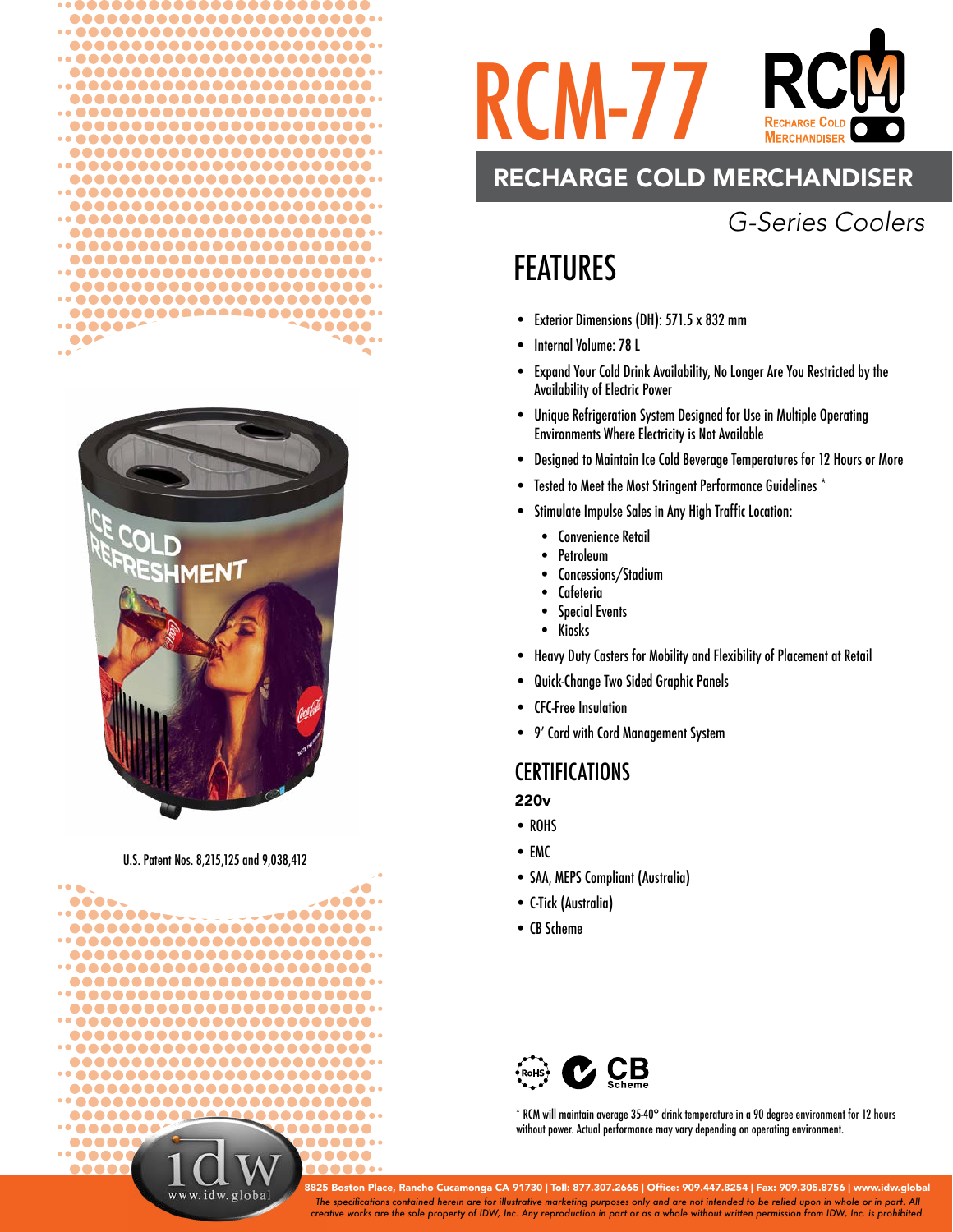

## RECHARGE COLD MERCHANDISER

# *G-Series Coolers*



### TECH SPECS

| Refrigerant          | R134a         |
|----------------------|---------------|
| Amps                 | 1.8           |
| Volts/Hz             | 220-240V/50Hz |
| <b>Compressor HP</b> | 1/6           |

### SHIPPING SPECS

| <b>Shipping Options:</b> |            |
|--------------------------|------------|
|                          |            |
|                          | 40'HQ ~160 |
|                          |            |

### DIMENSIONS

Exterior (DH): 571.5 x 832 mm

Basket (DH): 378 x 453 mm

Internal Volume: 78 L

## PACKOUT CAPACITIES



www.idw.glob

Last Updated: December 18, 2018 3:03 PM

The specifications contained herein are for illustrative marketing purposes only and are not intended to be relied upon in whole or in part. All<br>Creative works are the sole property of IDW, Inc. Any reproduction in part or 8825 Boston Place, Rancho Cucamonga CA 91730 | Toll: 877.307.2665 | Offi ce: 909.447.8254 | Fax: 909.305.8756 | www.idw.global